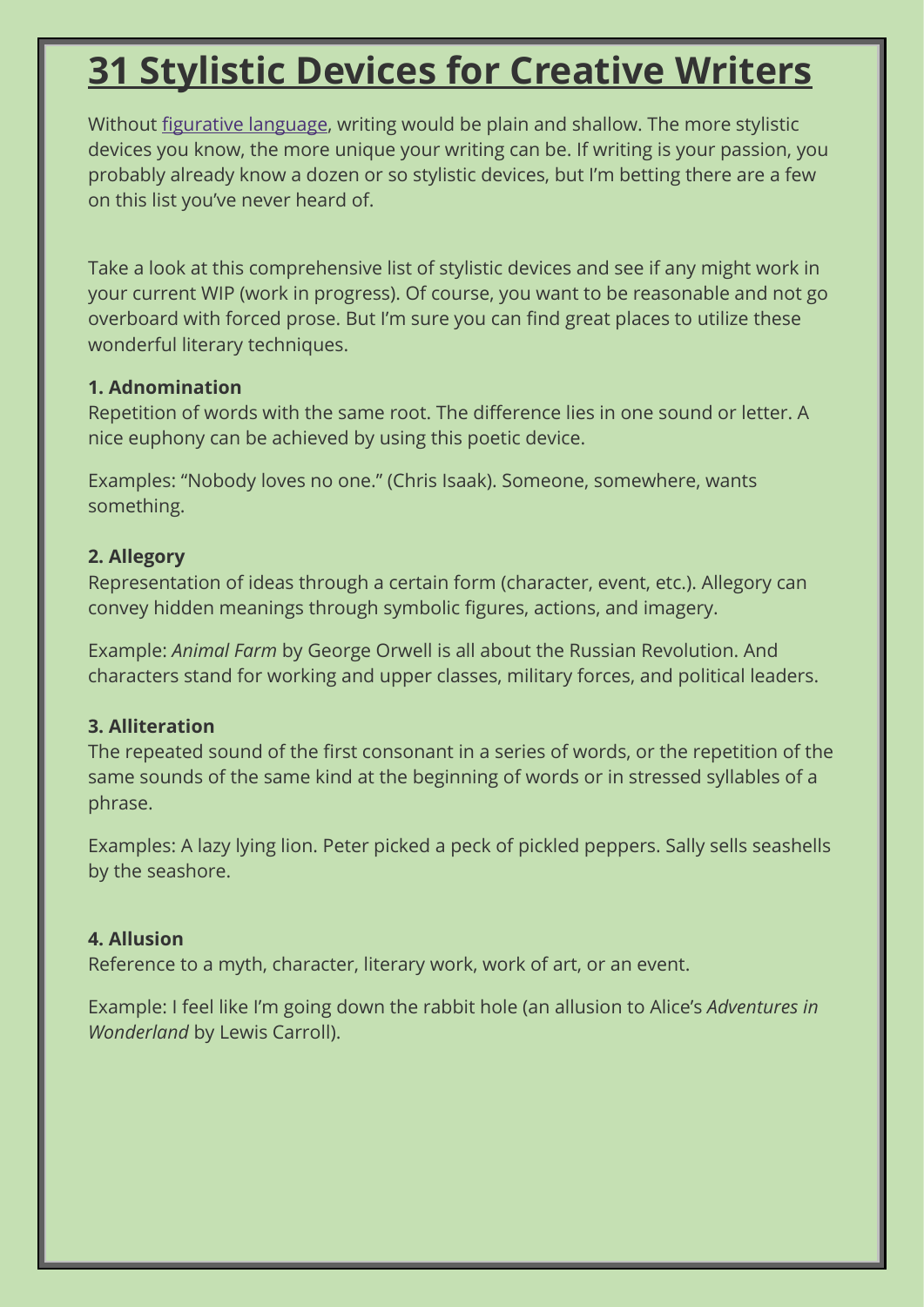### **5. Anaphora**

Word repetition at the beginnings of sentences in order to give emphasis to them.

Example: "Let freedom ring from the mighty mountains of New York. Let freedom ring from the heightening Alleghenies of Pennsylvania. Let freedom ring from the snowcapped Rockies of Colorado. Let freedom ring from the curvaceous slopes of California." (Martin Luther King)

Opposite: **Epiphora.** Word repetition at the end of sentences. Example: "And that government of the people, by the people, for the people, shall not perish from the earth." (Abraham Lincoln)

#### **6. Antithesis**

Emphasizing contrast between two things or fictional characters.

Example: "Love is an ideal thing, marriage a real thing; a confusion of the real with the ideal never goes unpunished." (Johann Wolfgang von Goethe)

#### **7. Apostrophe**

Directed speech to someone who is not present or to an object.

Example: "Work on, my medicine, work! Thus credulous fools are caught." (William Shakespeare)

#### **8. Assonance**

Repetition of vowels in order to create internal rhyming.

Example: "Hear the mellow wedding bells." (Edgar Allan Poe)

Related: **Consonance.** Repetition of consonants.

#### **9. Cataphora**

Mentioning of the person or object further in the discourse.

Examples: I met him yesterday, your boyfriend who was wearing the cool hat. If you want some, here's some cheese. After he had received his orders, the soldier left the barracks.

#### **10. Climax**

Arranging text in such a manner that tension gradually ascends.

Example. He was a not bad listener, a good speaker and an amazing performer.

Opposite: **Anticlimax.** Tension descends.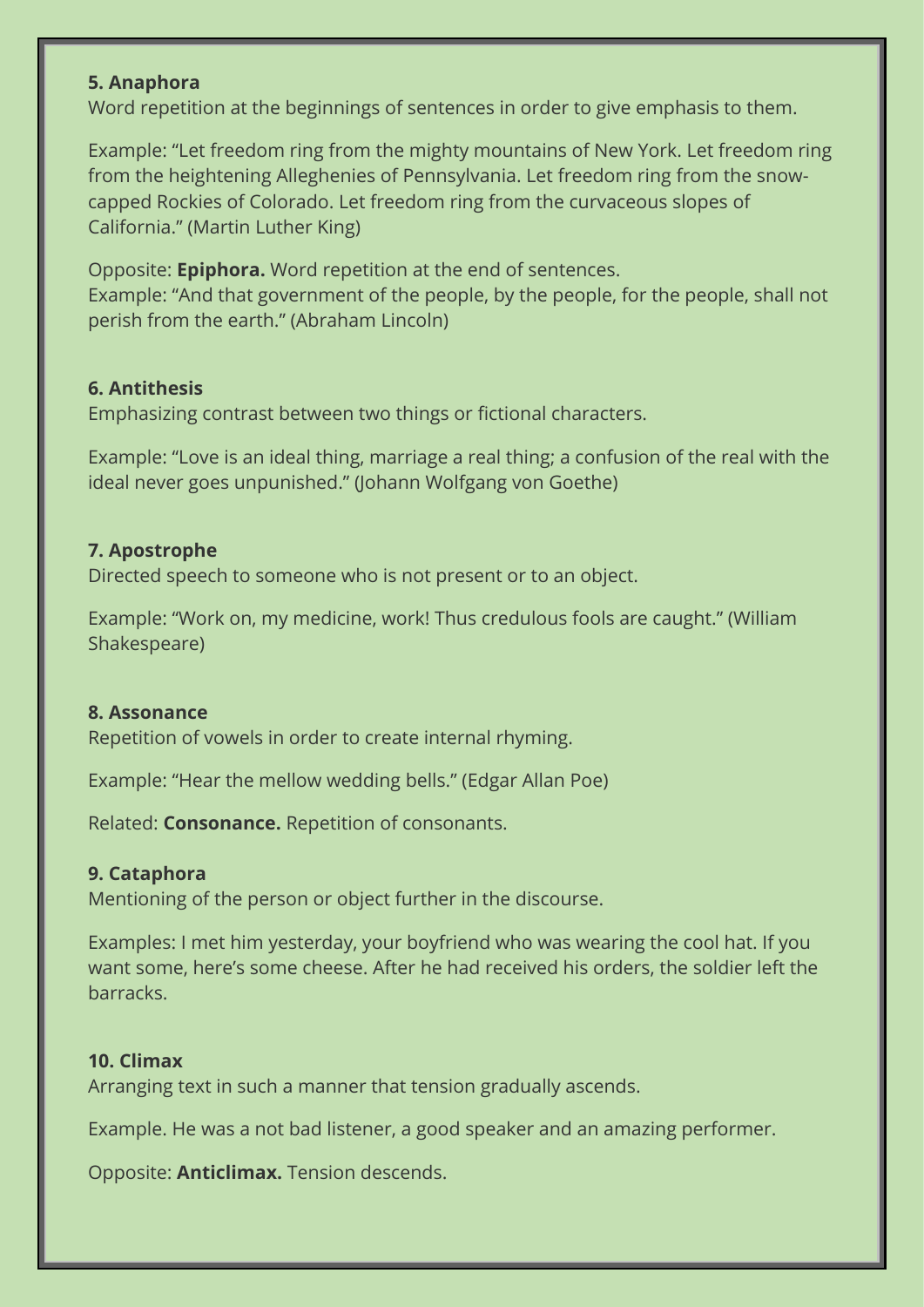## **11. Charactonym** (or Speaking Name)

Giving fictional characters names that describe them.

Example: Scrooge, Snow White.

## **12. Ellipsis**

Word or phrase omission.

Example: I speak lots of languages, but you only speak two (languages).

## **13. Euphemism**

Replacing offensive or combinations of words with lighter equivalents.

Example: Visually challenged (blind); meet one's maker (die)

Opposite: **Dysphemism**. Replacing a neutral word with a harsher word.

## **14. Epigram**

Memorable and brief saying, usually satirical.

Example: "For most of history, Anonymous was a woman." (Virginia Woolf)

## **15. Hyperbole**

Exaggeration of the statement.

Example: If I've told you once, I've told you a thousand times.

## Opposite: **Litotes.** Understatement.

### 1. **Hypophora**

Asking a question and answering it right away.

Example: Are you going to leave now? I don't think so.

## **17. Irony**

There are three types of irony:

- *Verbal* (Antiphrasis) using words to express something different from their literal meaning for ironic effect ("I'm so excited to burn the midnight oil and write my academic paper all week long").
- *Situational* result differs from the expectation (Bruce Robertson, a character of *Filth,* is a policeman. Nonetheless, he does drugs, resorts to violence and abuse, and so on).
- *Dramatic* situation is understandable for the audience but not the fictional character/actor (audience sees that the fictional characters/actors will be killed now, though the characters don't expect it).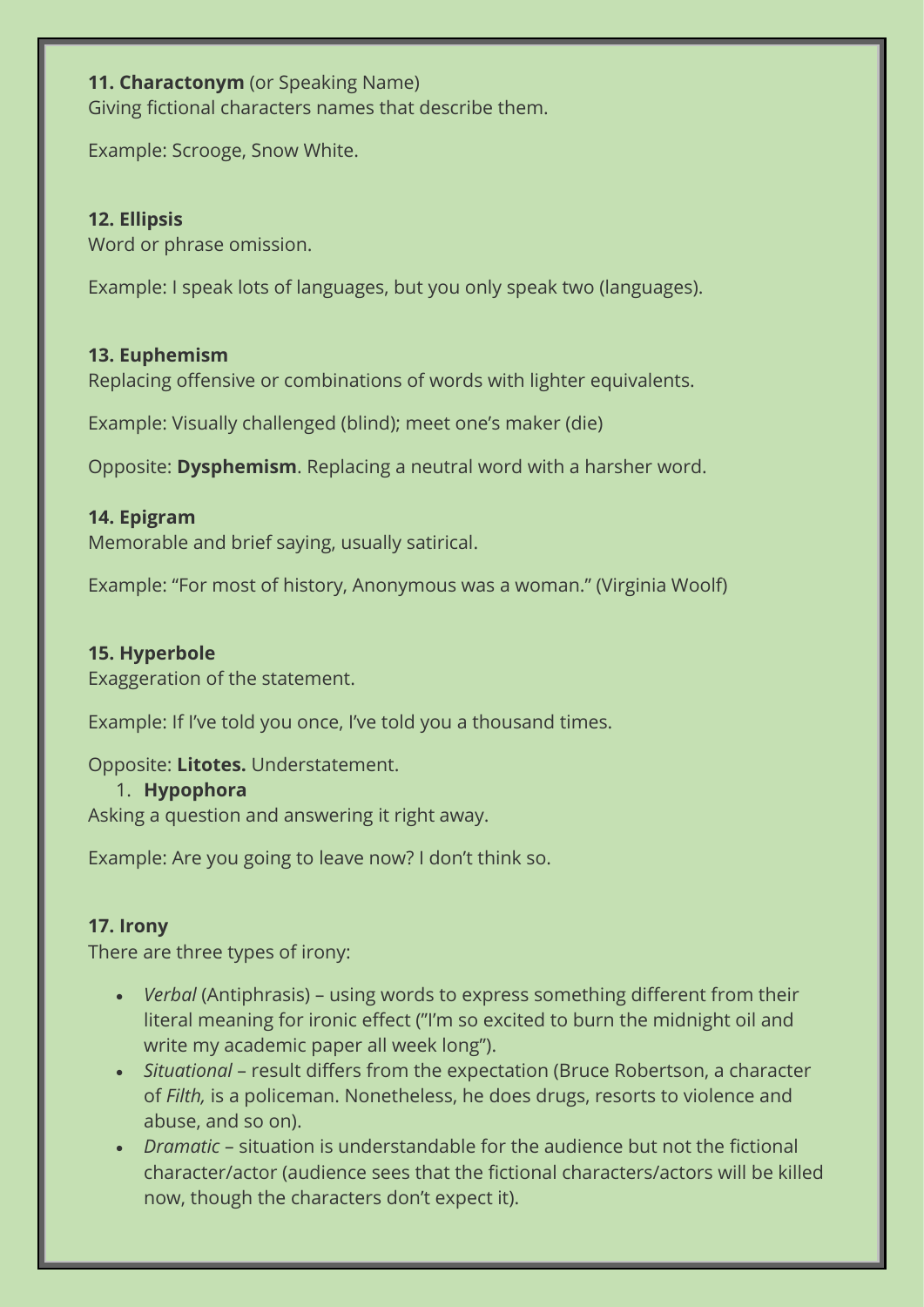#### **17. Merism**

Describing people/objects by enumerating their traits.

Example: Lock, stock, and barrel (gun); heart and soul (entirety)

#### **18. Metalepsis**

Referencing one thing through the means of another thing, which is related to the first one.

Example: "Stop judging people so strictly—you live in a glass house too." (A hint at the proverb: people who live in glass houses should not throw stones.)

#### **19. Metaphor**

Comparing two different things that have some characteristics in common.

Example: "Love is clockworks and cold steel." (U2)

#### **20. Metonymy**

Giving a thing another name that is associated with it.

Example: The heir to the crown was Richard. (the crown stands for authority)

### **21. Onomatopoeia**

Imitating sounds in writing.

Example: oink, ticktock, tweet tweet

#### **22. Oxymoron**

Combining contradictory traits.

Example: Living dead; terribly good; real magic

#### **23. Parallelism**

Arranging a sentence in such a manner that it has parallel structure.

Example: "Tell me and I forget. Teach me and I may remember. Involve me and I will learn." (Benjamin Franklin)

Opposite: **Chiasmus**. An inverted parallelism.

Examples: "To stop, too fearful, and too faint to go." (Oliver Goldsmith); "My job is not to represent Washington to you but to represent you to Washington." (Barack Obama)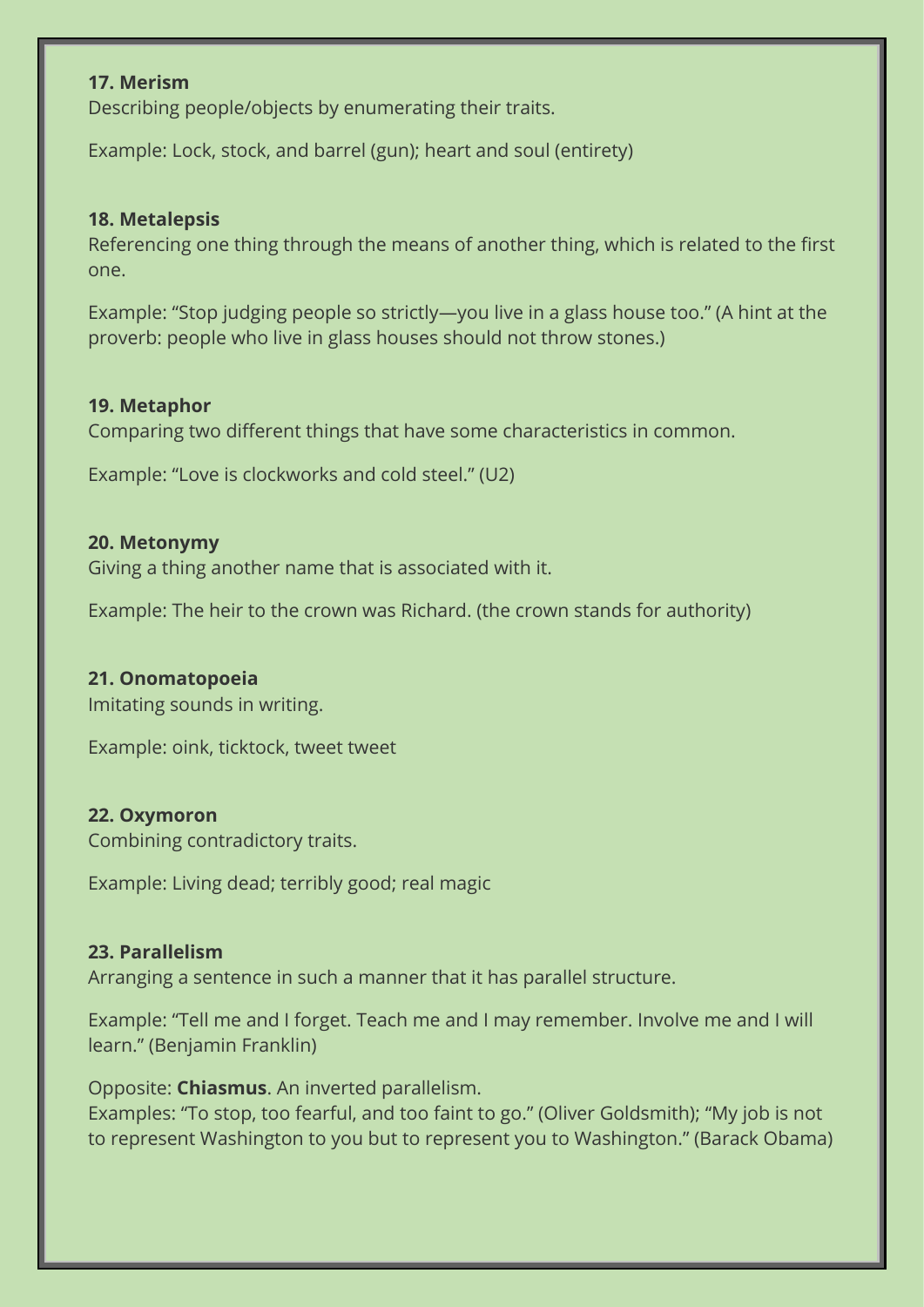### **24. Parenthesis**

Interrupting a sentence by inserting extra information enclosed in brackets, commas, or dashes.

Example: Our family (my mother, sister, and grandfather) had a barbeque this past weekend.

## **25. Personification**

Attributing human characteristics to nonhumans.

Example: Practically all animals in fairy tales act like human beings. They speak and have traits that are typical of people.

## **26. Pun**

A kind of wordplay. Here are a few types of puns:

- *Antanaclasis* repetition of the same word or phrase, but with a different meaning ("Cats like Felix like Felix."—"Felix" catfood slogan).
- *Malapropism* usage of the incorrect word instead of the word with a similar sound ("optical delusion" instead of "optical illusion").
- *Paradox* self-contradictory fact; however, it can be partially true ("I can resist anything but temptation."—Oscar Wilde).
- *Paraprosdokian* arranging a sentence in such a manner so the last part is unexpected (You're never too old to learn something stupid).
- *Polyptoton* repetition of the words with the same root ("The things you *own* end up *owning* you."—Chuck Palahniuk).

# **27. Rhetorical question**

Questioning without expecting the answer.

Example: Why not? Are you kidding me?

## **28. Simile**

Direct comparison.

Example: "Your heart is like an ocean, mysterious and dark." (Bob Dylan)

## **29. Synecdoche**

Generalization or specification based on a definite part/trait of the object.

Example: He just got new wheels. (car)